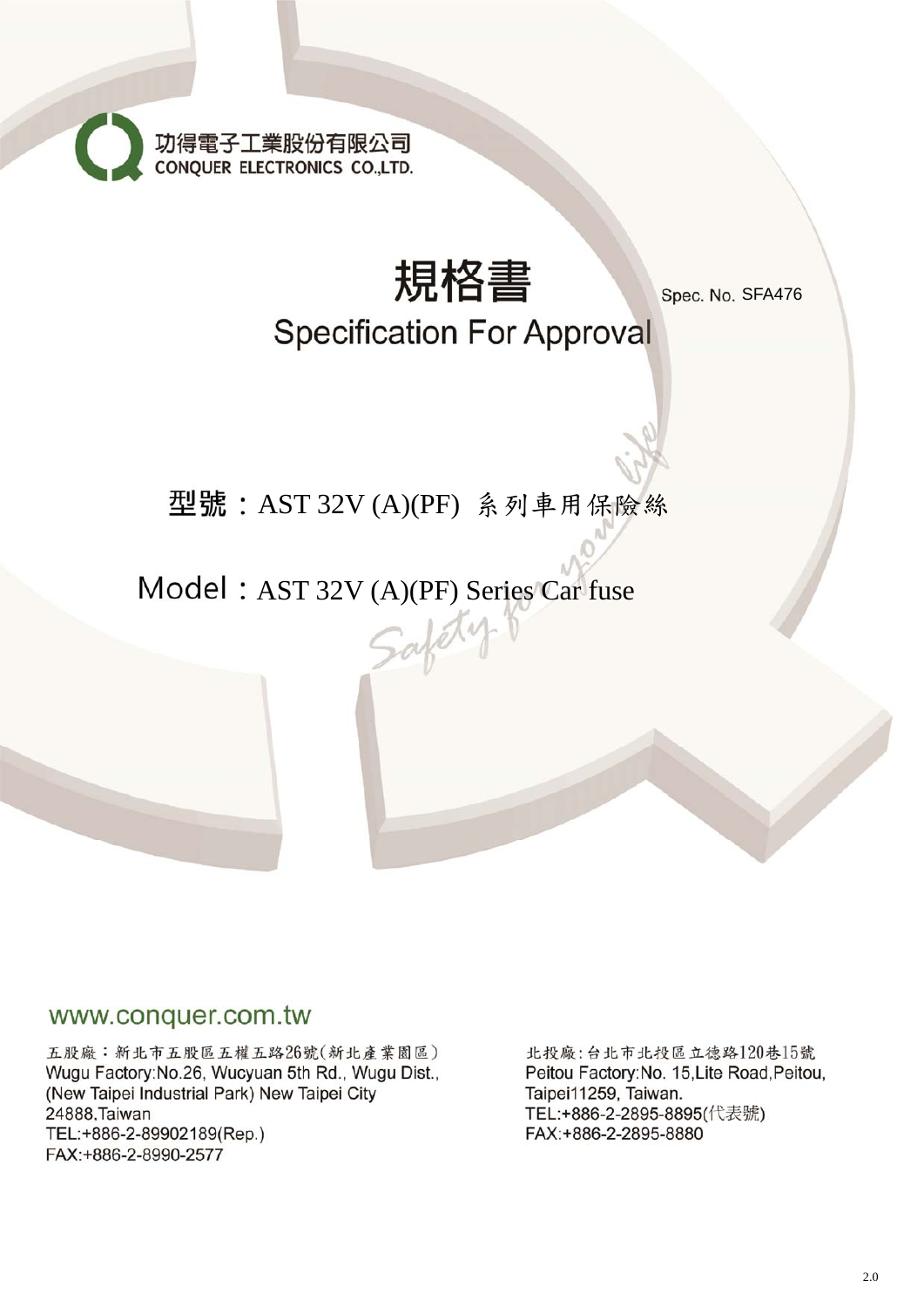

## **History of Change**

| <b>REV</b> | Description                     | Date               | Drawn |     |                | Designed Checked Approved |
|------------|---------------------------------|--------------------|-------|-----|----------------|---------------------------|
|            | .Issue                          | 2017.01.16  木寿豪  。 |       | 蔓琦气 | 蘇進義<br>通<br>系漢 | 萧 惶益                      |
|            | 1. 第三項顏色代碼 4A本體顏色粉紅色變更淺<br>粉紅色。 | 2018.10.26         | 林嘉豪   | 黄琦气 | 蘇進義<br>通<br>宪章 | ```燠益<br>☞                |

Conquer Electronics Co., LTD.

No.26, Wucyuan 5th Rd., Wugu Dist.,(New Taipei Industrial Park) New Taipei City 24888, Taiwan TEL:+886-2-8990-2189 (代表號) FAX:+886-2-8990-2577 Peitou Factory : No. 15, Lane 120, Lite Road, Peitou, 11259, Taipei, Taiwan. TEL: +886-2-2895-8895 (代表號) FAX:+886-2-2895-8880 E-mail: conqfuse@ms62.hinet.net Offical Website: http://www.conquer.com.tw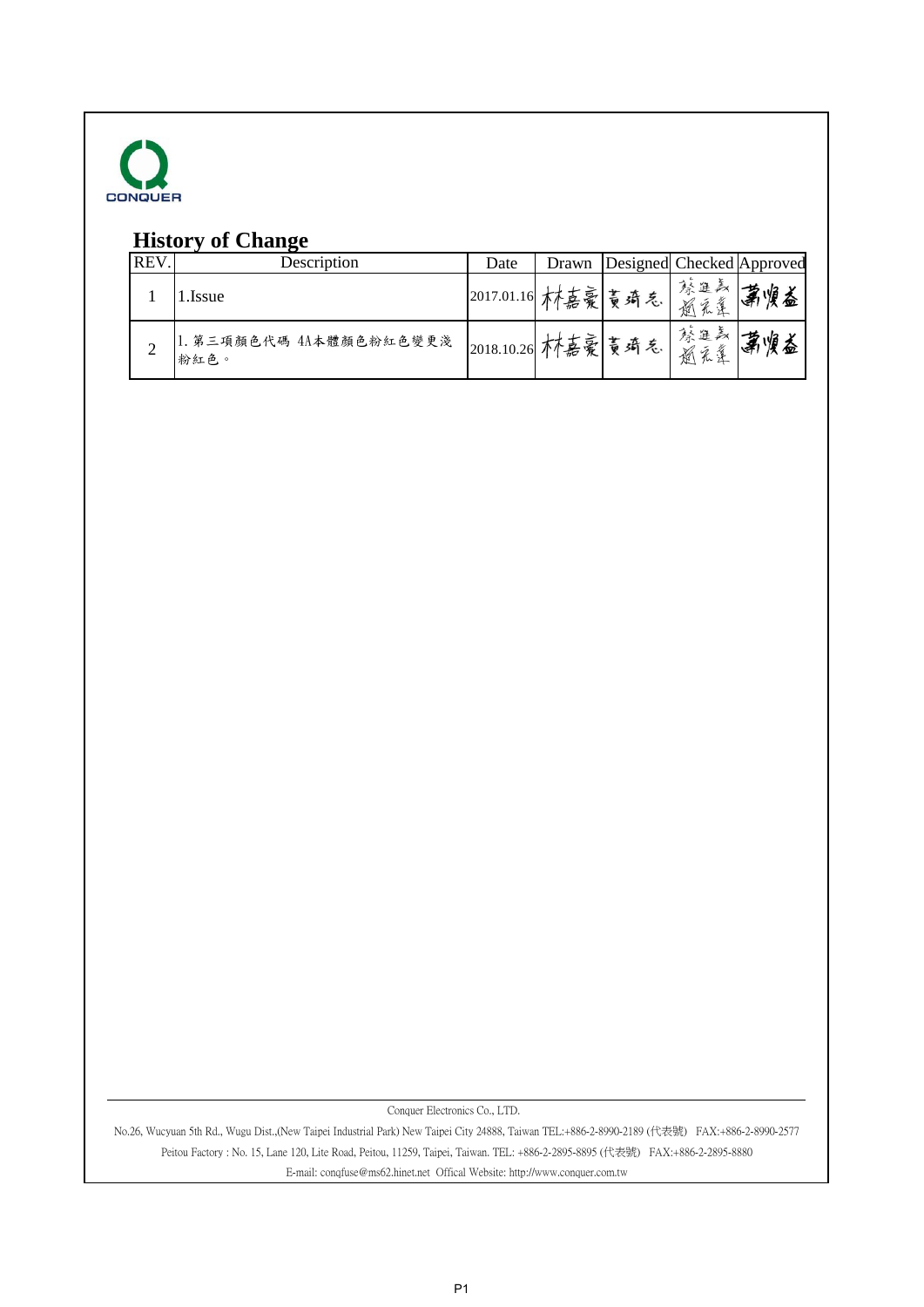

## 產品規格 **Specifications :**

1. 適用範圍 Available Rang: Mini blade type fuse for automotive circuit protection.

2.形狀及尺寸如下圖 Shape & Size as following illustrations. Unit: mm







適用安培數 Applicable amperage: 2A / 3A / 4A / 5A / 7.5A / 10A / 15A 適用安培數 Applicable amperage: 20A / 25A / 30A

 $\lambda \neq 0.2$  Tolerance:  $\pm 0.2$ 

|  | 3.顏色代碼 Color code: |  |
|--|--------------------|--|
|--|--------------------|--|

| 額定電流                 | 本體顏色              | 額定電壓                  |     |  |
|----------------------|-------------------|-----------------------|-----|--|
| <b>Ampere Rating</b> | <b>Body Color</b> | <b>Voltage Rating</b> |     |  |
| 2A                   | <b>GRAY</b>       | 灰色                    | 32V |  |
| 3A                   | <b>VIOLET</b>     | 淡紫色                   | 32V |  |
| 4A                   | Lt.PINK           | 淺粉紅色                  | 32V |  |
| 5A                   | <b>TAN</b>        | 黃褐色                   | 32V |  |
| 7.5A                 | <b>BROWN</b>      | 棕色                    | 32V |  |
| 10A                  | <b>RED</b>        | 紅色                    | 32V |  |
| 15A                  | Lt. BLUE          | 淡藍色                   | 32V |  |
| 20A                  | <b>YELLOW</b>     | 黄色                    | 32V |  |
| 25A                  | <b>NATURAL</b>    | 透明自然色                 | 32V |  |
| 30A                  | Lt. GREEN         | 淡綠色                   | 32V |  |

4. 材料 Material: 塑料、鋅合金 Plastic、Zinc alloy

5.塑料熱變形溫度 Plastic heat distortion temperature:132 ℃.

Conquer Electronics Co., LTD.

E-mail: conqfuse@ms62.hinet.net Offical Website: http://www.conquer.com.tw Peitou Factory : No. 15, Lane 120, Lite Road, Peitou, 11259, Taipei, Taiwan. TEL: +886-2-2895-8895 (代表號) FAX:+886-2-2895-8880 No.26, Wucyuan 5th Rd., Wugu Dist.,(New Taipei Industrial Park) New Taipei City 24888, Taiwan TEL:+886-2-8990-2189 (代表號) FAX:+886-2-8990-2577